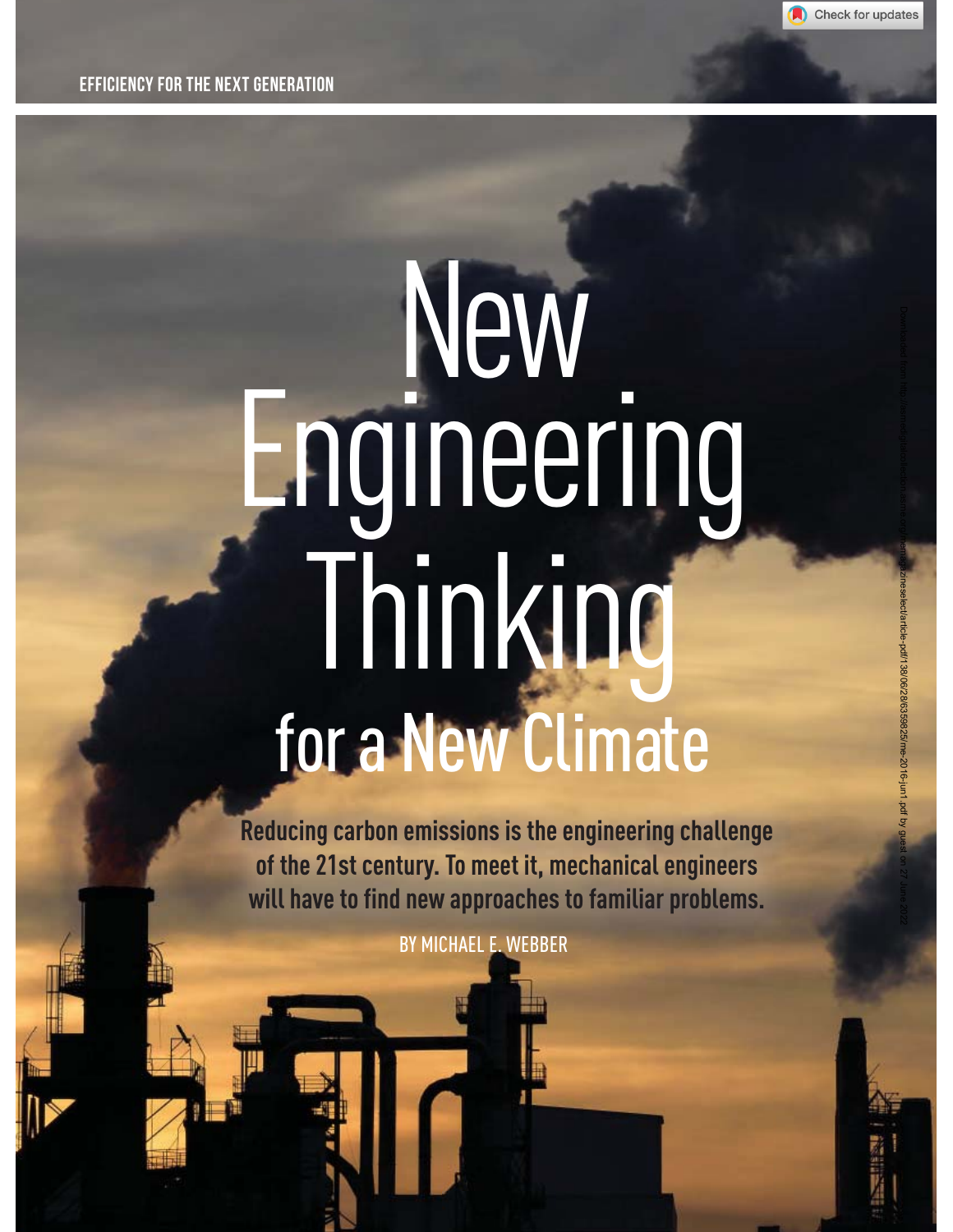Downloaded from http://asmedigitalcollection.asme.org/memagazineselect/article-pdf/138/06/28/6359825/me-2016-jun1.pdf by guest on 27 June 2022

**the 2015 United National School of the 2015 United Nations Climate Change and School of Nations Climate Change and School School of Nations Climate Change and School School School School School School School School School verything we thought we knew about mechanical engineering has changed, thanks to the agreement that capped Conference in Paris last December. While the agreement is non-binding, the direction is clear: "a balance between anthropogenic emissions by sources and removals by sinks of greenhouse gases in the second half of this century."**

**Simply put, we need to drive down net emissions of carbon before 2050. And by "we," I mean mechanical engineers.**

**The Paris Agreement has, I believe, become the primary geopolitical context of the 21st century. Everything that the next generation of engineers will**  do professionally will be affected by the **call to sharply reduce carbon emissions. And those reductions have to start with the power sector, which is responsible for a quarter of global carbon emissions and more than 30 percent of those in the United States.**

**Mechanical engineers have built up the power sector and now we have to reinvent it. Engineers will have to rethink the power system from top to bottom.** 

**And to accompany this new approach to re-engineering the power sector, we must transform engineering education as well. Because climate change has put carbon emissions at the center of the global political discussion, we need to produce engineers who not only discover new solutions to enduring problems, but who can talk to multiple stakeholders from wide-ranging backgrounds.**

Mechanical engineers have built the power sector and now we have to reinvent it from top to bottom.

**That said, the rethinking isn't something that only aff ects the next generation of mechanical engineers. It starts with all of us, and it starts now.**

#### **the next transition**

**c** here teaching—and this ing—must change is how engineer grapple with sweeping, systemic changes, especially in energy technol**ne place where teaching—and thinking—must change is how engineers grapple with sweeping, systemic ogy. Too often, when we look to the past we constrain ourselves to searching for**  specific solutions that we can reapply. **Instead, we need to think about largescale transitions, how they happened and, most importantly, why.** 

**The widespread, global decarbonization of the power sector called for by the**  Paris Agreement won't be the first time **society has switched from one energy system to another. Over the last 200 years, we've transitioned from wood to coal to petroleum. Each transition was an improvement since each new fuel source was higher performing and less dirty and carbon-intensive than the one it supplanted.**

**Today we are on the cusp of another transition, as natural gas is poised to surpass petroleum as the dominant fuel in U.S.**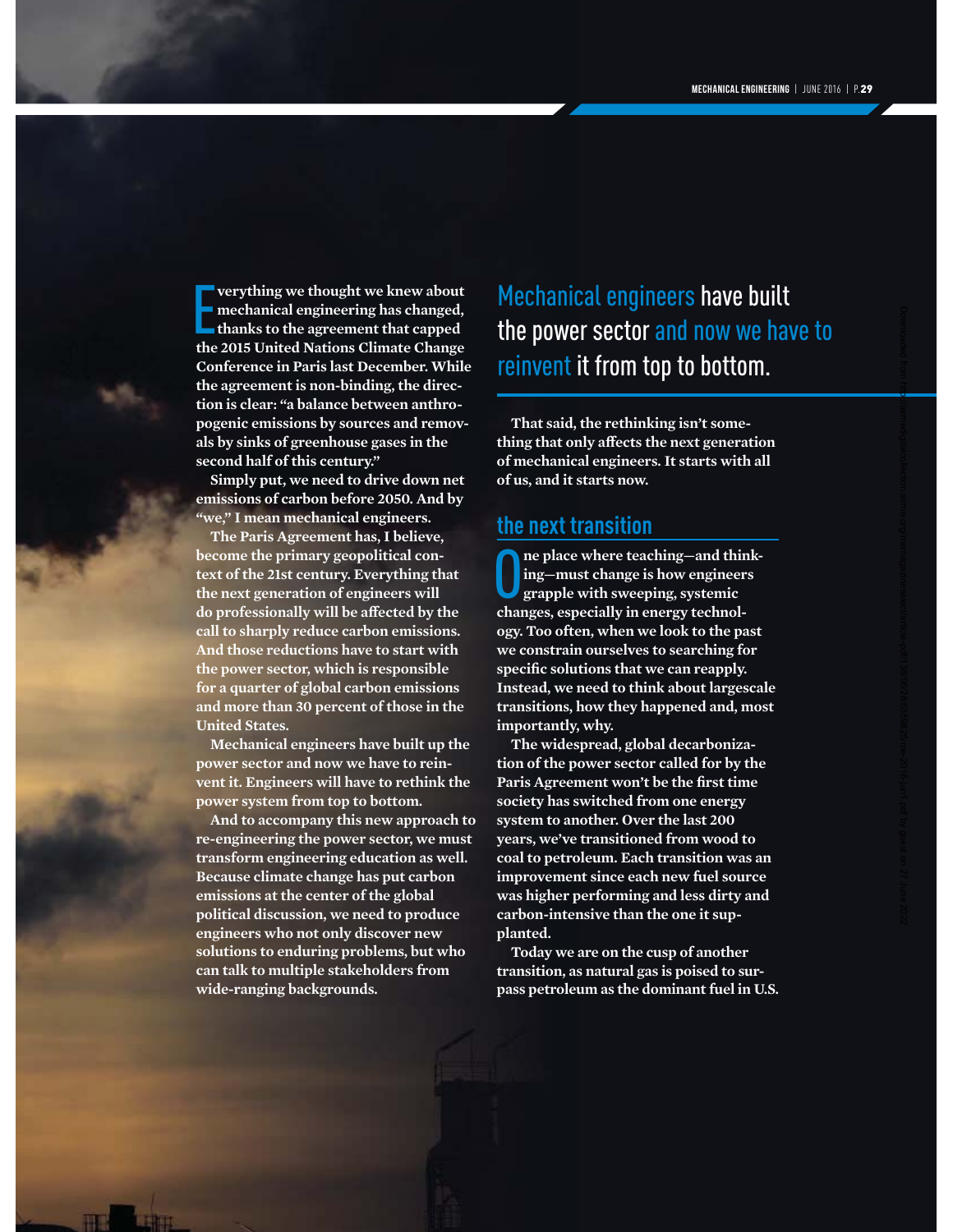## Nations Unies<br>
Conférence sur les Changements Climatiques Nations Unie

COP21/CMP11

Paris, France



The Paris Agreement has become the primary geopolitical context of the 21st century.

energy consumption. And that follows the decarbonizing trend of the earlier transitions, since combusting methane releases less carbon than does burning coal.

The Paris Agreement calls on mechanical engineers to take the ongoing decarbonization trend and accelerate it. As mechanical engineers work toward that goal, we can't lose sight of the lessons from previous transitions.

To start with, shifts from one dominant fuel to the other have taken decades, so if we are going to meet the goal set for the second half of the century, we have to start today. It isn't just new power plants that must be built, but also an expansive logistical infrastructure that moves fuel and electricity from producer to consumer.

Next, the earlier transitions occurred because of performance—coal is easier to handle and more energy dense than wood; today natural gas use eliminates the fuel-handling and preparation requirements of a typical pulverized coal plant. As we develop low-carbon solutions, engineers have to make sure that new technologies have performance advantages, otherwise it

will be hard to convince industries to switch.

Today, for instance, utilities looking to add generating capacity don't need to have their arms twisted to opt for natural gas combined cycle power plants over legacy coal-fired thermal plants; such plants are twice as efficient, have about half the operations and maintenance costs, and can be built for just a fraction of the cost of a new coal facility. So many gas turbines (both simple and combined cycle) have been added to the U.S. grid in the last ten years that in 2015 power plants burning cheap natural gas were responsible for as much electricity generation as traditional coal plants. As recently as 2006, gas generated only half as much as coal.

And as we promote the next transition, we can't lose sight of the fact that today's solutions can become tomorrow's problems. The engineers who helped bring coal and oil to market actually solved some longstanding ecological problems related to deforestation and whaling. They may never have dreamed that their new technology would one-day be considered "dirty." Engineers need to examine the new energy solutions we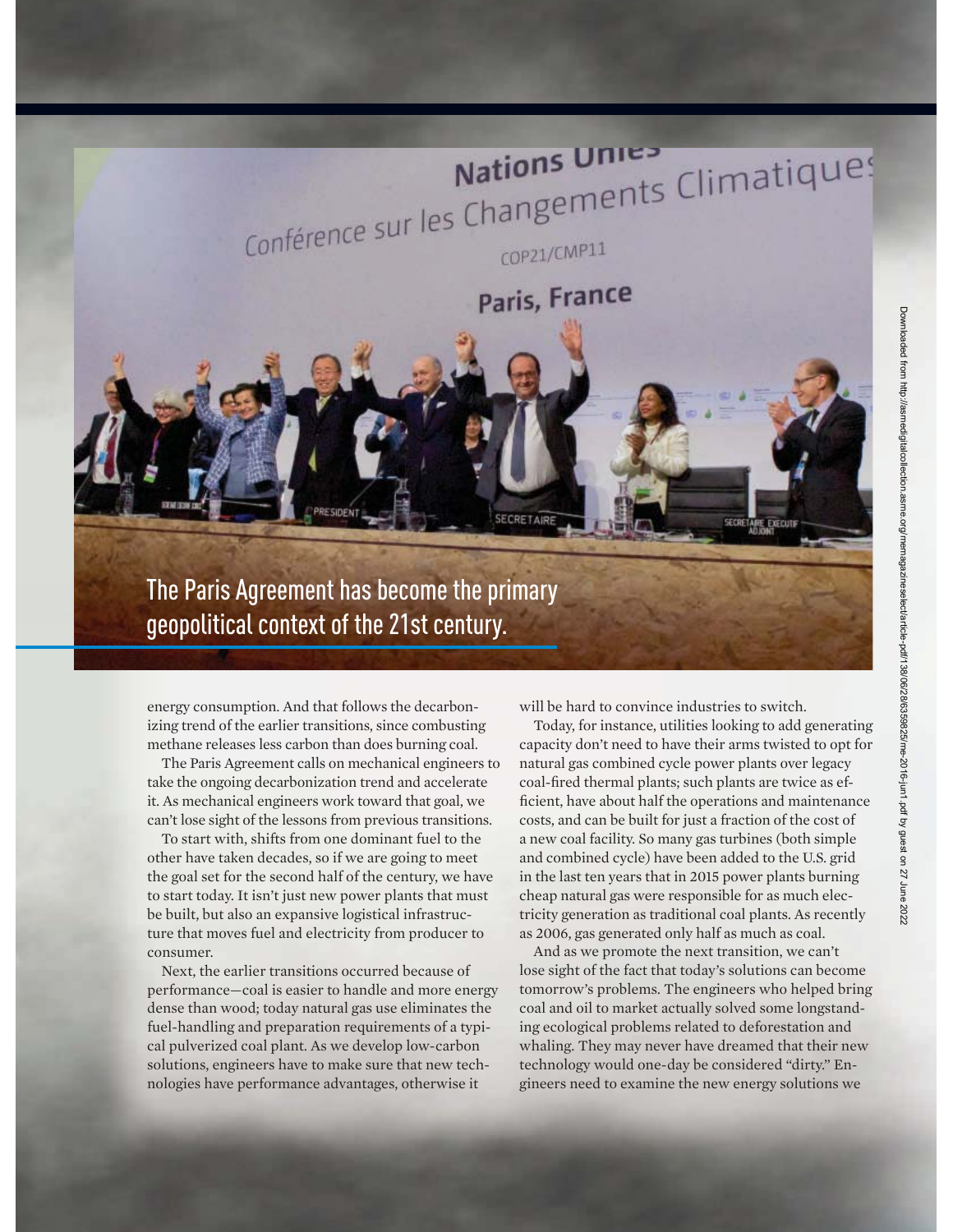come up with to weed out any latent complications that may grow to become societal problems.

To see how those lessons come together, consider the possibility of a complete transition to wind and solar. By some measures, those renewables offer significant

performance advantages over the conventional options—the wind and sun are essentially free and inexhaustible, and they obviate the need for fuel handling entirely. Plant operators won't need to worry about rising fuel prices or fret about fuel supply contracts. And contrary to longstanding concerns about the ability for renewables to scale up, the last few years have seen wind and solar power surging onto the U.S. grid, going from 55,000 GWh in 2008 to 240,000 GWh in 2015, according to Energy Information Agency.

At the same time, wind and solar power still present challenges that have yet to be resolved. Each vary both seasonally and from minute to minute based on the weather and astronomical conditions. Those dynamic attributes create a lot of stress on the grid as other generating plants get used less (increasing their costs), yet are called on short notice to back up any changes in wind and solar output. While wind and solar power produce electricity, which is what utilities want, the production isn't tied to actual demand; for instance, a lot of wind power is produced in the middle of the night when no one is awake to use it. And even at moderate scales of deployment, renewables have had some unexpected environmental impacts—often on birds that fly too close—that have soured some on their expanded use. Those are all solvable problems, and mechanical engineers are part of the solution.

#### **multiple choices**

The challenge of the Paris Agreement differs from<br>earlier energy transitions in an important way: The<br>shift is being intentionally pushed along, rather<br>than occurring accidentally as before. But we have to  $\blacksquare$  he challenge of the Paris Agreement differs from earlier energy transitions in an important way: This shift is being intentionally pushed along, rather

The success story of acid rain regulations should focus the thinking of mechanical engineers when we approach the much larger challenge of decarbonization.

> teach engineering students that responding to policy pressure isn't a new thing for the power sector.

A generation ago in the United States, for instance, the formation of acid rain from sulfur and nitrogen oxide emissions became an intolerable environmental problem and prompted a public policy solution. Regional limits were placed on NOx and SOx power plant emissions, and operators of non-compliant power plants had a few choices: They could retrofit, switch fuels, retire, or pay a fee for credits from cleaner power plants.

Operators of some power plants opted to install large-scale, very expensive scrubbers to remove the pollutants from flue gases. That approach kicked off a wave of innovation and gave engineering firms in the United States a competitive advantage, as environmental scrubbers became a multi-billion dollar export business. Other operators found it easier to switch fuels from Eastern, high-sulfur coal to low-sulfur coal from the West. Today Wyoming produces more coal than Kentucky and West Virginia combined.

But operators of some old, creaky, inefficient coalfired power plants couldn't justify either of those moves. Instead, they shut them down and built new more efficient natural gas power plants in their place.

The multiple-prong approach worked. The acid rain problem, while not completely solved, has been dramatically improved. According to a 2004 assessment by the U.S. Environmental Protection Agency, dealing with acid rain took less time and money than anticipated and provided \$40 billion of health benefits for every \$1 billion of investment in scrubbers and power plants. Along the way, grid reliability improved and electricity prices stayed level.

The success story of acid rain regulations should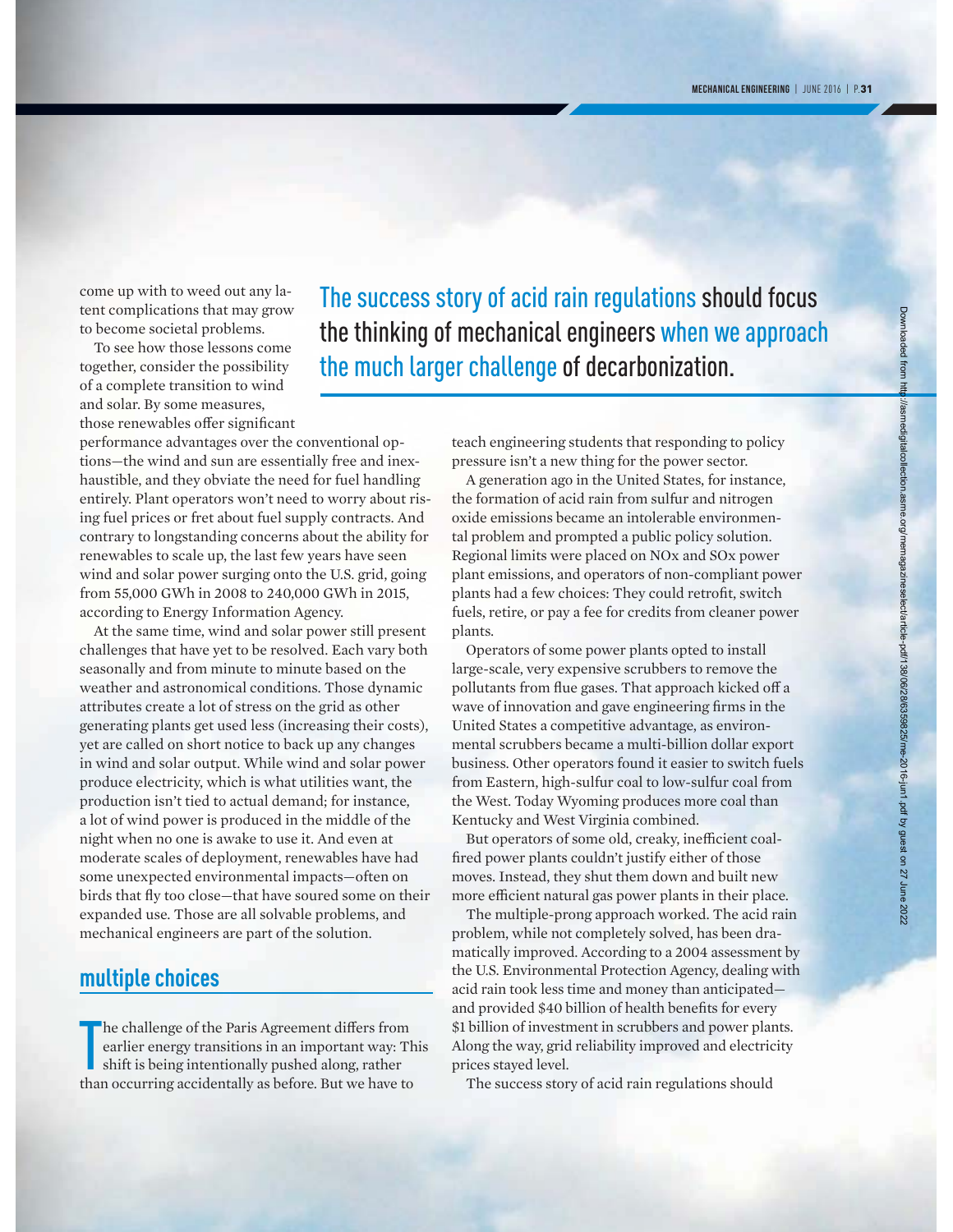focus the thinking of mechanical engineers when we approach the much larger challenge of post-Paris decarbonization. We must look hard at the existing technologies and energy sectors and apply our new thinking to the question of how much we want to retrofit and adapt by installing new scrubbers, and how much needs to be built from scratch so we can switch fuels entirely.

For example, even with the mandate of decarbonization, there could still be a place for coal. That fuel has considerable advantages—an abundant domestic resource, predictable pricing, and ease of storage in large piles on-site at power plants. But for coal to maintain its position, mechanical engineers will need to improve integrated gasification combined cycle power plants, which convert coal to gases that are then combusted in a gas turbine. A dry-cooled IGCC that separates  $\mathrm{CO}_\mathrm{2}$  for sequestration would be cleaner and less water-intensive than a modern natural gas combined cycle power plant. But none of the demonstration IGCC plants built so far have been cost competitive, and the technology will remain on the shelf until it is economical.

If plant operators can't make new coal plants pencil out, they could turn to another familiar technology: Nuclear power. Massive, cheap, and reliable nuclear power plants have ably served baseload demand for decades, and new plants are springing up in Asia. But questions regarding public safety, waste management, and weapons proliferation still haven't been fully resolved. Also, since nuclear power plants are heavily dependent on water for cooling, they are vulnerable to derating as increasingly frequent and intense droughts and heat waves strain the availability of cool water.

To make nuclear power a bit more embraceable, mechanical engineers must work to develop advanced fuel cycles, small modular reactors, dry cooling, and passively safe designs.

And it will make sense to integrate nuclear power with water production systems so that waste heat is used for water treatment or desalination.

A bigger challenge is to find ways to enable nuclear power plants to operate more flexibly as renewables become an ever-larger part of the energy mix. Engineers will have to optimize designs capable of rapid ramping

and, critically, find ways to incorporate novel storage approaches. Thermal energy storage with molten salts, for instance, might be more appropriate for nuclear power, though many materials and heat transfer challenges remain.

But much like the plant operators of the 1990s, we may have to face retiring and replacing large portions of the power sector. Fortunately, we have many viable alternatives. Clean and lean natural gas combined cycle power plants are ready today. And while mechanical engineers are under pressure to continue improving the efficiency, reliability, and durability of all renewable systems, wind and solar are growing in popularity even if they are not—yet—a complete solution. Indeed, in January 2016, wind and solar made up 100 percent of all new power plant installations in the United States.

#### **intermittency and beyond**

andling the influx of power from intermittent<br>sources such as wind and solar is going to requ<br>mechanical engineers to rethink the transmiss<br>and distribution system. The amount of canital ass sources such as wind and solar is going to require mechanical engineers to rethink the transmission and distribution system. The amount of capital assets tied up in the T&D system—about \$4 trillion worldwide—approaches the \$6 trillion capital value in power plants, so building out a bigger, better, smarter grid is going to be a major challenge of its own.

Engineers will have to think differently about T&D to make this new grid work. Today's conventional approach to the grid uses a load-following mentality. That is, we turn our lights and appliances on and off all day long, which changes the load on the grid. Power plants are then dispatched up and down to follow the load and to balance the supply and demand. But that approach makes it difficult for operators to handle power from nondispatchable wind farms and solar plants.

Rather than expecting power plants to operate when we need them, we could instead schedule our demand to match the forecast supply of wind and solar. There are many operations—water heating, pool pumping, water treatment, noncritical data centers, and so forth—that can be performed flexibly over the course of